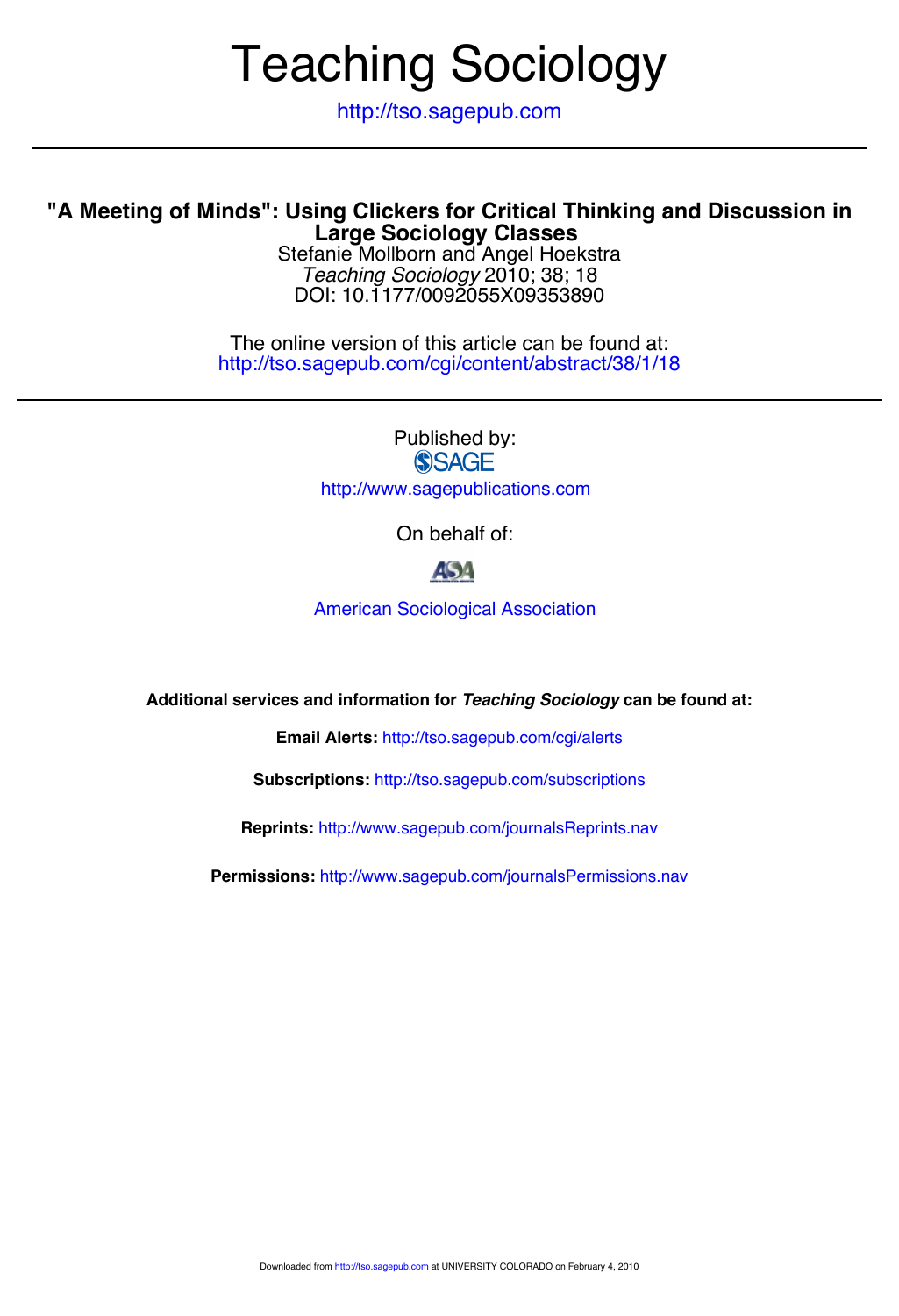

Teaching Sociology 38(1) 18–27  $©$  American Sociological Association 2010 DOI: 10.1177/0092055X09353890 http://ts.sagepub.com



# "A Meeting of Minds": Using Clickers for Critical Thinking and Discussion in Large Sociology Classes

# Stefanie Mollborn<sup>1</sup> and Angel Hoekstra<sup>1</sup>

#### **Abstract**

Because lecture-based teaching limits student learning, many instructors are interested in pedagogical strategies that support critical thinking, student participation, and group discussion in large classrooms. Audience response systems, or ''clickers,'' are an emerging tool for addressing this problem, but predominant pedagogical models for clicker use developed in the natural sciences often do not encourage the ''inquiry-guided learning'' that is useful in sociology. This article introduces readers to clicker technology and outlines a new pedagogical model for clicker use designed to address sociological learning goals, including critical thinking, applications of concepts to real-life experiences, and critiques of sociological methods. The authors discuss the effects of clickers for classroom interaction and students' experiences in three undergraduate sociology courses, using quantitative and qualitative data about students' perceptions of the effects of this pedagogical model on learning. The results suggest that the model positively affects participation, critical thinking, and classroom interaction dynamics. The authors conclude with practical suggestions for instructors considering implementing clickers in sociology courses.

#### Keywords

clickers, student response systems, active learning, student learning, critical thinking

Many instructors struggle to improve students' participation, understanding of course concepts, and critical thinking within the context of large classes, in which lecturing seems to represent the only practical option. The limitations of lecturing for student learning have been documented (Boud 1981; McKeachie and Hofer 2002), and recently scholars have begun turning to active, ''inquiry-guided learning'' (Atkinson and Hunt 2008). But how can teachers implement active learning in large classes? Instructors across disciplines have increasingly begun relying on a new technological tool, audience response systems, or ''clickers,'' to increase attendance, participation, engagement, and learning. However, learning goals important to many sociologists, such as fostering critical thinking, applying course concepts to real-life experiences, and critiquing sociological methods, are not addressed by many of the clicker-based pedagogical models currently in use in the natural sciences. In this article, we describe how clickers work and introduce a new pedagogical model that sociologists can use to address discipline-specific learning goals. To illustrate the model, we provide examples of clicker questions and discuss how they can be implemented

University of Colorado at Boulder

Corresponding Author:

Stefanie Mollborn, University of Colorado at Boulder, Sociology and Institute of Behavioral Science, 483 UCB, Boulder, CO 80309-0483; Email: mollborn@colorado.edu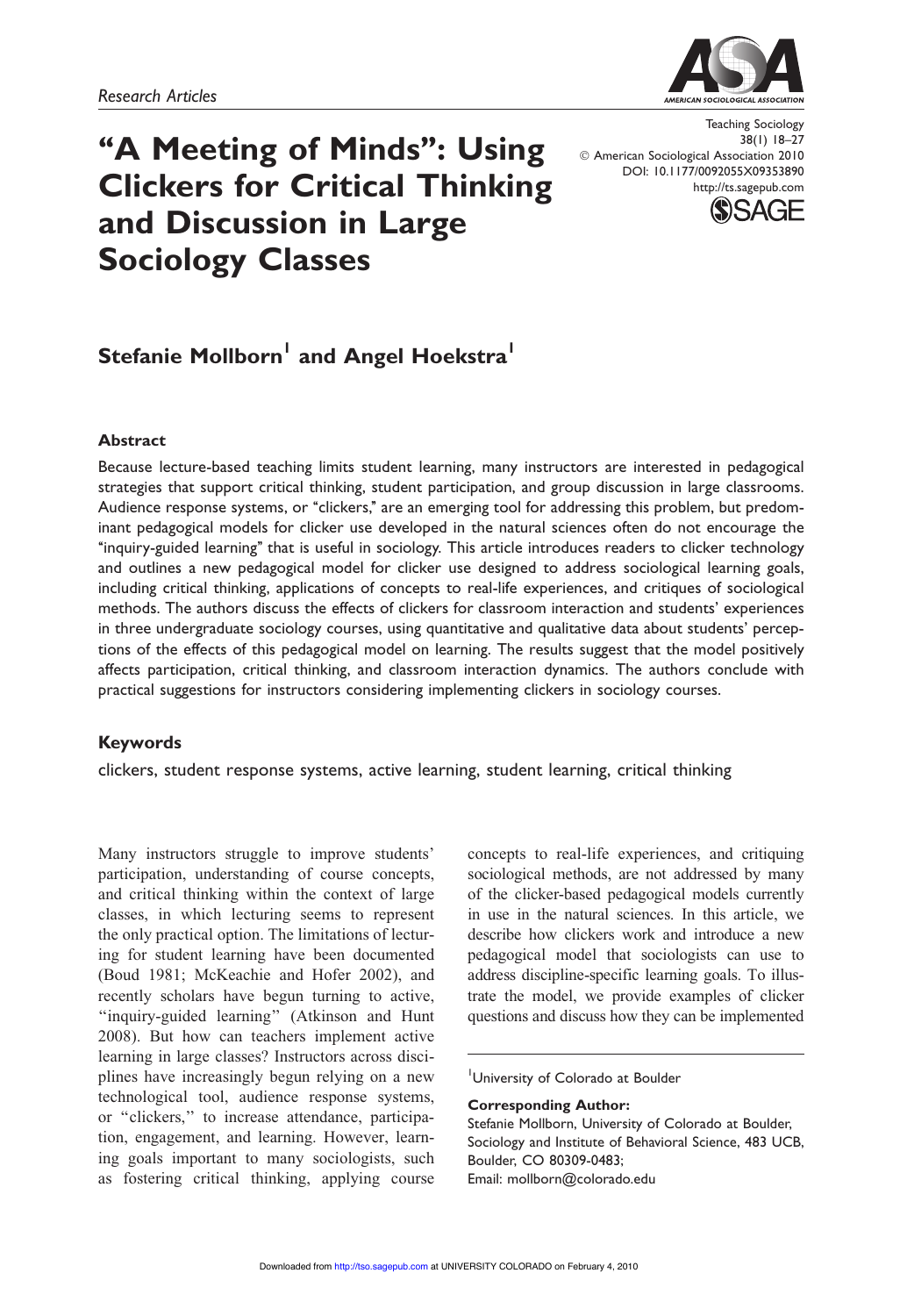in lectures. We present students' assessments of the model's effectiveness for learning on the basis of quantitative and qualitative data collected in three undergraduate sociology courses, and we conclude with practical tips for instructors.

### BACKGROUND

Many college and university courses, like the three studied here, maintain large enrollments of 50 to several hundred students. In large classes, structural constraints challenge instructors who wish to teach in any manner other than a lecture format. Lecturing can sometimes be interspersed with discussions in which some students ask questions or make comments, but typically, few opportunities are available for students to critically evaluate, discuss, or apply what they are learning during class (Trees and Jackson 2007). Although it is easy to assume that the quiet, attentive audience before us is learning while we are teaching, some have argued that lecturing alone may not be effective enough for making our students' learning ''stick'' in the long term (e.g., Duncan 2005; Mazur 1997). Instructors who teach large courses face additional challenges compared with smaller, seminar-style courses: It is more difficult to track attendance, and students who miss class may have trouble learning course material and keeping up with assigned readings. Other basic learning goals, such as keeping students engaged (Hoekstra 2008) and encouraging critical thinking during class (Cooper and Robinson 2000), are also difficult to facilitate in the large group. In response to these challenges, sociology instructors are increasingly turning to ''active learning'' strategies or inquiry-guided learning (Atkinson and Hunt 2008). In the context of a traditional course, this often leads to pedagogical strategies that ''break up'' lectures with questions and discussion. In the past, some have asked students to answer questions by holding up colored cards, in an effort to encourage undergraduates to think actively during class, instead of remaining in a passive, information-receiving role. However, recent research suggests that the use of audience response systems, popularly known as clickers, may be more effective for fostering participation and active learning in the social sciences (Stowell and Nelson 2007).

A clicker is a battery-powered device containing buttons (for example, marked A, B, C, D, and E) that can be used to ask students questions during class. The instructor attaches a receiver unit to a computer and projector, and clicker software runs simultaneously with a slide show program such as Microsoft PowerPoint. When an instructor wants to ask a clicker question, he or she projects a slide containing the question and starts a timer. Under existing pedagogical models for clicker use in the natural sciences, students are usually encouraged to talk with one another about clicker questions before submitting their answers. A receiver unit compiles the responses, and the instructor can then project a histogram or bar chart onto a screen to display the breakdown of students' votes. Depending on the pedagogical strategy used with an audience response system, this learning tool can be used to add variety to the learning environment (by increasing audiovisual stimulation), encourage critical thinking (by discussing clicker voting patterns), reward regular attendance (by giving students credit for answering clicker questions), and motivate students to read and learn course material.

Although clickers are a promising new technology, they are simply a pedagogical tool. Instructors who use clickers must think carefully about the pedagogical strategies they will use. Standard pedagogical strategies for clicker use have evolved in the natural sciences (e.g., Duncan 2005; Mazur 1997), using peer discussion of course concepts through ''ConcepTests.'' ConcepTest questions are multiple-choice clicker questions that ask students to apply course material. Designed to foster problem-based learning, ConcepTests prompt students to use what they are learning during class instead of waiting for homework or exams to do so (Hoekstra 2008). In a recent book, Bruff (2009) provided an overview of much of what we have learned about clickers thus far; readers can consult this book for general information about clicker pedagogy. Overall, clickers provide effective opportunities for applied learning in large courses. Recent research suggests that clicker use may be beneficial for enhancing students' understanding of course concepts (Gauci et al. 2009), even when none of the students in a peer discussion group originally knew the correct answer (Smith et al. 2009).

# A PEDAGOGICAL MODEL FOR CLICKER USE IN SOCIOLOGY

When teaching with clickers for the first time, the first author wrote several ConcepTest-style questions assessing students' correct application of sociological theories and concepts. Students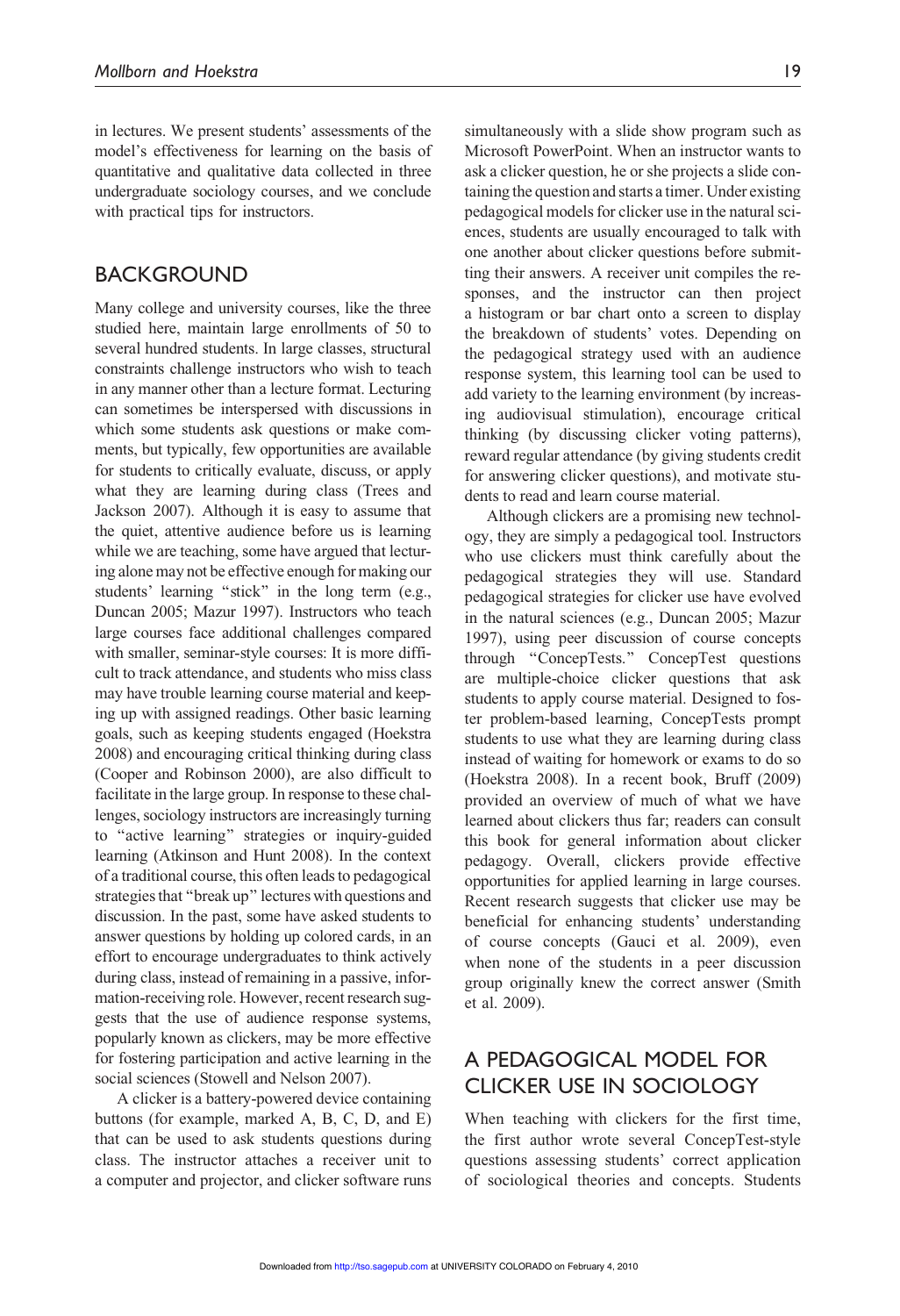| Figure 1. Learning Goals, Clicker Question Types, and Sample Questions                |                                                                                                                                                                |                                                                                                                                                                                                                                                                                                                                                                                       |
|---------------------------------------------------------------------------------------|----------------------------------------------------------------------------------------------------------------------------------------------------------------|---------------------------------------------------------------------------------------------------------------------------------------------------------------------------------------------------------------------------------------------------------------------------------------------------------------------------------------------------------------------------------------|
| <b>LEARNING GOAL</b>                                                                  | QUESTION TYPES ADDRESSING IT                                                                                                                                   | <b>SAMPLE QUESTIONS</b>                                                                                                                                                                                                                                                                                                                                                               |
| <b>Attendance and</b><br>participation                                                | $\Box$ All question types                                                                                                                                      |                                                                                                                                                                                                                                                                                                                                                                                       |
| <b>Understanding course</b><br>material                                               | Reading quiz questions<br>□<br>□ Concept test-like questions                                                                                                   |                                                                                                                                                                                                                                                                                                                                                                                       |
| <b>Critical thinking about</b><br>theories and concepts                               | □ Opinion questions<br>□ Past experience questions<br>□ Student-designed questions                                                                             | Reading quiz question:<br>In the reading, what gender combination led to<br>the lowest likelihood of negotiating, as well as<br>a poor evaluation if the job candidate does<br>negotiate?<br>A. Female evaluator, female candidate<br>B. Female evaluator, male candidate<br>C. Male evaluator, female candidate<br>D. Male evaluator, male candidate<br>E. There were no differences |
| <b>Relating material to real-life</b> □ Demographic questions<br>experiences and data | Past experience questions<br>□ Student-designed questions                                                                                                      | Opinion question:<br>How much do you personally think cultural<br>factors explain differences in evidence of<br>violent behaviors between men and women?<br>A. Not much at all<br>B. A little<br>C. They are sometimes useful<br>D. They explain most of what we see<br>E. Don't know/other                                                                                           |
| <b>Critiquing sociological</b><br>theories and methods                                | □ Student-designed questions<br>Demographic questions<br>$\Box$<br>□ Past experience questions<br><b>D</b> Opinion questions                                   | Past experience question<br>When you were growing up, which of your<br>parents earned the most money?<br>A. Don't have two opposite-sex parents/one<br>or both didn't work/varied from year to year<br>B. Dad usually earned a lot more<br>C. Dad usually earned a little more<br>D. Mom usually earned a little more<br>E. Mom usually earned a lot more                             |
| Improving the learning<br>experience                                                  | $\Box$ Instant feedback questions<br>$\Box$ Reading quiz questions<br>□ Concept test-like questions<br>$\Box$ Past experience questions<br>□ Opinion questions | Concept test-style question:<br>Does the sex labeling of occupations affect<br>supply-side gender discrimination, demand-<br>side gender discrimination, or both?<br>A. Supply side only<br>B. Demand side only<br>C. Both (correct answer)<br>D. Neither<br>E. Don't know/other                                                                                                      |

Figure 1. Learning goals, clicker question types, and sample questions

worked hard at answering these questions, but they seemed intensely focused on getting the correct answer at the expense of thinking critically about the concepts they were applying. Using ConcepTest-style questions in sociology resulted in a learning community that felt examination oriented, rather than a cooperative exploration of course material, and these questions seemed too "detached" from real-life experience. This initial attempt to apply a pedagogical model developed in the natural sciences to clicker use in a sociology course fell short because the pedagogy attached to clicker use must be designed to address disciplinespecific learning goals. Many sociology instructors support constructivist approaches to learning, which argue that students should regularly practice applying, discussing, evaluating, and critiquing course concepts in the classroom (Anderson

1987). The pedagogical model for clicker use described below outlines clicker question types specifically designed to help students use their sociological imaginations. Following Mills's (2000:213) original directive, our pedagogical model pushes students to resist resting ''content with existing classifications'' by encouraging them to ''criticize and clarify'' their existing cognitive schemas for sociological concepts.

The model does this by interspersing clicker questions with lecture segments, small- and large-group discussions of course concepts, and instructor metanarratives about why clickers are being used. As we will show, our pedagogical model for clicker use follows several of the strategies offered by Bean (1996) for encouraging critical thinking, by conceptualizing clicker questions as ''tasks'' that (1) ''let students link concepts in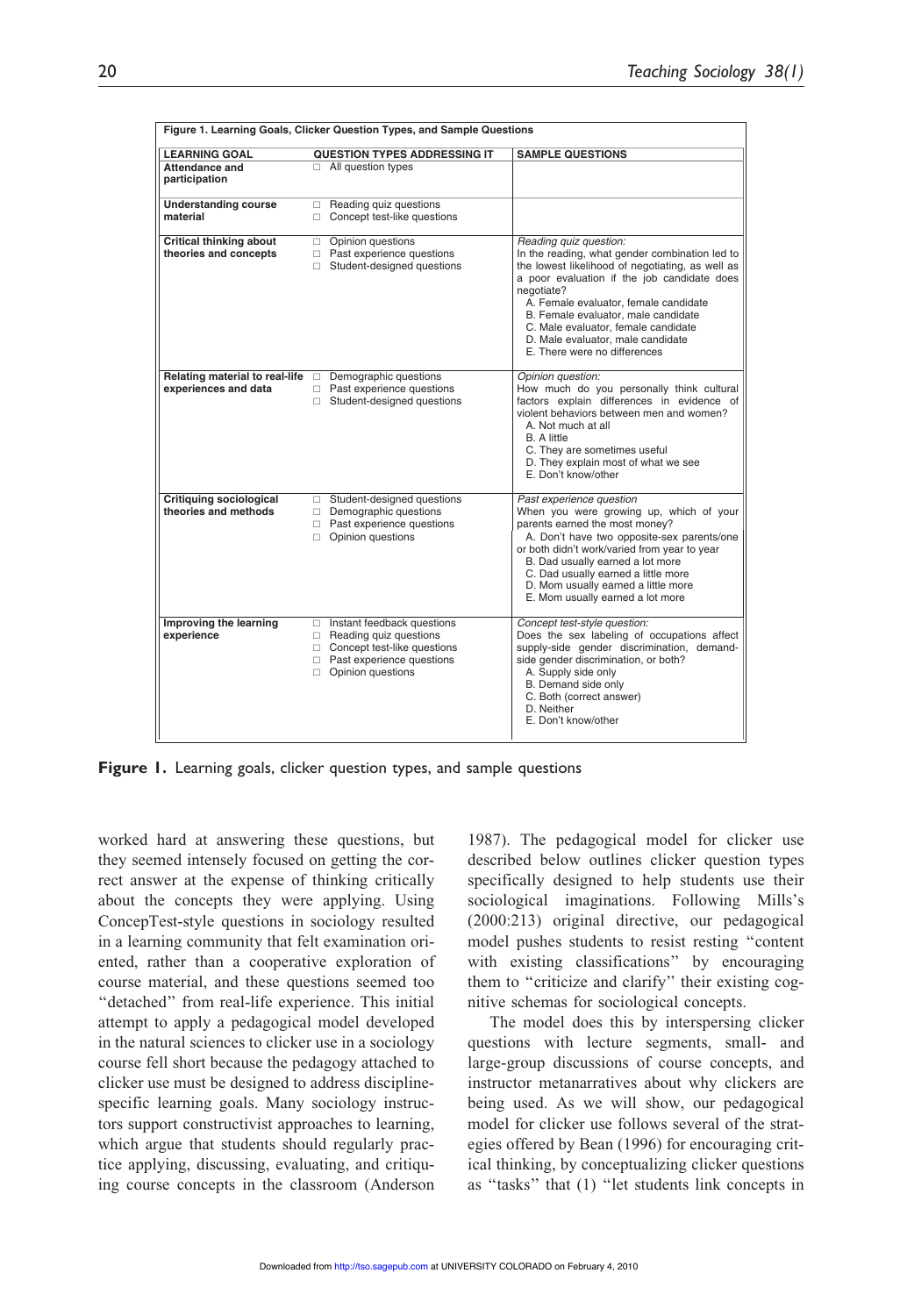[a] course to their personal experiences," 2) provide opportunities for ''students to teach difficult concepts to [other] new learners,'' 3) ''have students role-play unfamiliar points of view,'' and 4) result in ''raw data'' that can be used to foster critical analysis of what is being learned (p. 131). Although every instructor has a different set of learning goals, many sociologists would likely support a core set of teaching and learning goals for sociology. In Figure 1, we outline basic learning goals, such as wanting students to attend, participate, and develop thorough knowledge of course material. We also articulate more advanced goals, such as fostering critical thinking, critiquing sociological methods, helping students relate course material to real-life experiences, and encouraging discussions of clicker questions. As advocated by Atkinson and Hunt's (2008) inquiry-guided learning, our pedagogical model envisions clicker use as a means to cultivate ''increasingly independent questioning and constructing'' of conceptual knowledge.

For clickers to be useful in sociology, the pedagogy attached to them must move beyond a ''problem-based'' model to incorporate discipline-specific learning goals. Figure 1 introduces seven types of clicker questions, which can be used to address the specific goals listed in the figure. Our pedagogical model consists not only of specific types of clicker questions but is designed to promote critical sociological thinking (Grauerholz and Bouma-Holtrop 2003:491, 493) by using clicker questions to help students ''evaluate, reason, and question ideas and information.'' By examining clicker question response data within a small group or large class, participation is encouraged in a manner that helps students apply sociological concepts and fosters greater awareness for how social and cultural contexts shape beliefs and behavior. The pedagogical model does this by interweaving clicker questions during class with a combination of short lectures, small-group discussions, large-group discussions, and instructor metanarratives about why clickers are used so as to foster active learning and independent critical thinking.

#### Question Types

Similar to the ConcepTests used in the natural sciences, *concept test questions* are typically used after ideas or theories have been introduced in lecture. Accompanied by small-group discussion,

these questions encourage students to solidify their knowledge by applying course concepts or theories to new empirical situations. Examples of these and other question types can be found in Figure 1. Note that when students are given participation credit for answering clicker questions, it is important to write as fully inclusive a set of response options as possible, so that everyone can "click in" an answer.

Reading quiz questions evaluate students' knowledge of material from assigned readings. Although any course material is fair game, our pedagogical model promotes assessing students' knowledge of the most important concepts and findings from assigned readings. With this approach, the dual purposes of motivating students to do the reading and teaching them to read carefully to identify major themes and concepts are met. A sample question about an article by Bowles, Babcock, and Lai (2007) can be found in Figure 1. With these questions, response options need not be exhaustive, because students are given credit only for correct answers.

Opinion questions solicit students' perceptions of sociological ideas and findings to initiate discussion in a manner that encourages critical thinking of course concepts. Opinion questions can be asked before starting a new unit, after a lecture, or both to ascertain whether students' opinions have changed. They can also be used to teach students how to critique survey question wording or evaluate a theoretical explanation for an empirical finding; the latter approach is addressed by the sample question in Figure 1. Opinion questions never have correct answers. Instead, the histograms of response data that emerge are used to prompt large-group discussions about the breakdown of opinions, beliefs, and values that exist in the learning community. In this way, the response data generated by the clicker question can be used to push students to thoughtfully consider the social and cultural contexts that have shaped their beliefs.

The next two question types capitalize on the fact that a class full of students is a valid sociological data set, from which instructors can gather useful information as fodder for discussion. Demographic questions can be used to illustrate differences between the student population and the U.S. population, to relate course material to personal data, or to critique research methods. For example, using a modified question from the 2000 U.S. census, we asked students to use clickers to indicate their race. Because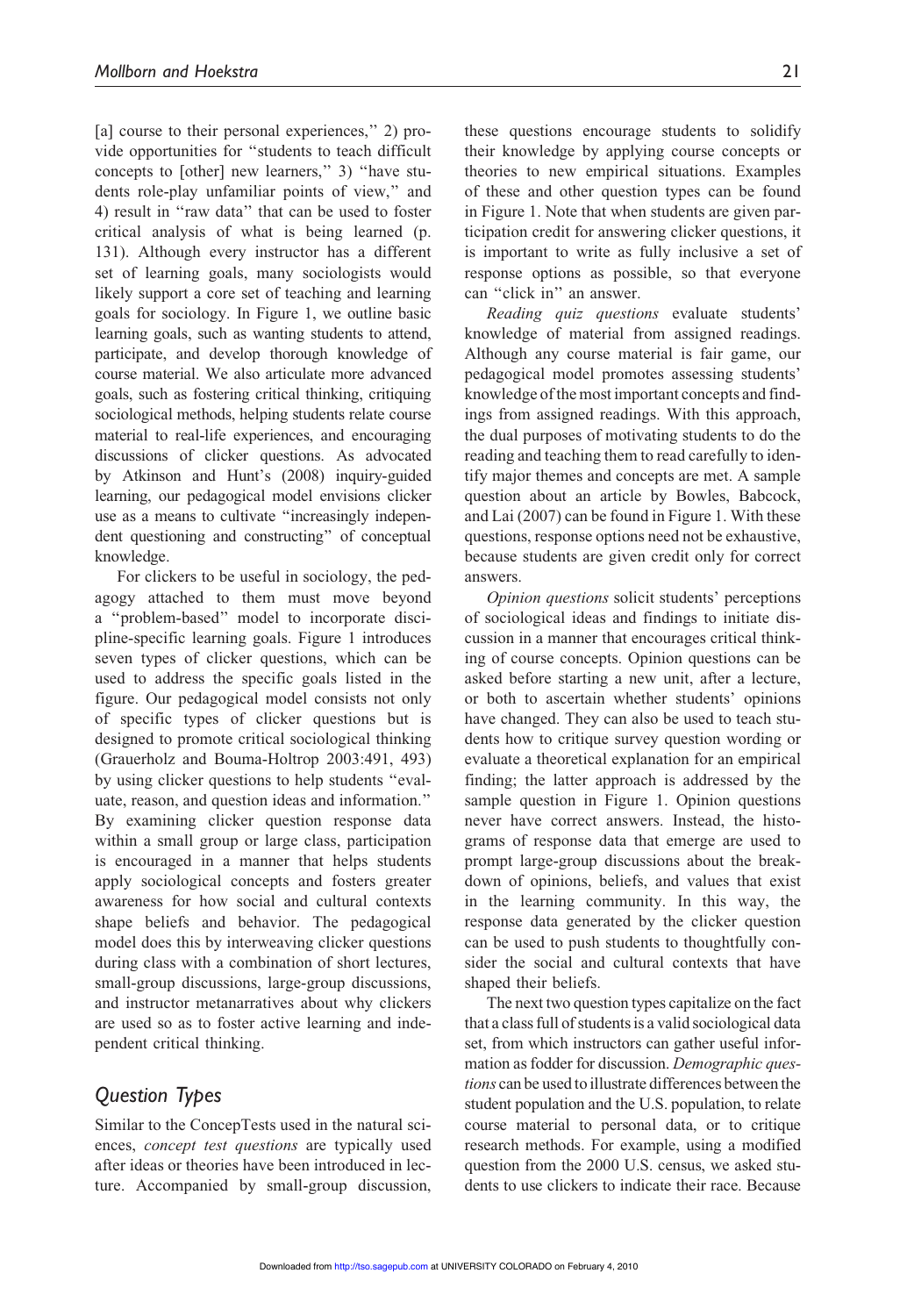the 2000 U.S. census question design did not include the term *Hispanic* or *Latino/a* in the question about race, we were able to use this question to prompt in-class discussion about the social construction of racial and ethnic categories. By displaying a slide containing the actual 2000 U.S. census data and overlaying the histogram of newly collected student responses, we were able to hold an effective discussion about the nature of research methodology and survey question design.

By answering past experience questions and viewing the resulting histogram of responses, students can determine how their experiences compare with those of others in the class. When used to assess theories, past experience questions allow for real-time hypothesis testing in a manner that fosters critical thinking about the generalizability (or lack thereof) of sociological theories to different study populations. The sample question in Figure 1 pushes students to critique theories about the household division of labor by soliciting data on students' own families of origin. Sometimes the limit of five response options necessarily forces a diverse catchall category (see Figure 1), but this limitation can be used to foster critical thinking if the class discusses the implications of survey methodology for potentially marginalizing atypical groups. Response options for opinion, demographic, and past experience clicker questions can be further divided by social categories (e.g., age, gender) to test ideas about group differences. For example, we have divided yesor-no questions by gender (resulting in four response options). Ensuing in-class discussions of the relative proportions of ''yes'' and ''no'' responses in each gender category are used to reveal similarities and differences in gendered experiences. In this way, clicker questions can be used to help students ''perceive and understand that their individual life choices, circumstances, and troubles are shaped by larger [social] forces,'' such as race, class, and gender (Grauerholz and Bouma-Holtrop 2003:493).

In upper-level classes, instructors can encourage students to design their own clicker questions to further explore ideas learned in class. This can be done in the form of an assignment in which students write their own clicker questions or as a standing invitation whereby students are invited to create clicker questions ''on the fly'' (most clicker technologies allow instructors to write and run questions on the spot). Student-designed questions can be used to support the learning goals of encouraging critical thinking, relating course material to real-life experiences, and empirically testing hypotheses discussed in class. Finally, instant feedback questions can be used to gather information useful for improving a course. When instructors want feedback from students, clickers provide an efficient means for soliciting anonymous information. Instructors can choose to display the histogram of students' responses and hold a discussion about how the instructor or students could improve the class, or they can choose to keep the response information private.

# A Demonstration of the Model

How can these various question types be integrated into a single class session? An example from an introductory sociology of gender class illustrates the interweaving of lecture, clicker questions, and discussions. The instructor starts a unit on gender and the household division of labor with a 5-minute lecture segment relating household labor to an earlier unit on the workplace. Students then collaborate in large-group discussion to create an inclusive definition of household labor. Responses are listed on the blackboard, and students are encouraged to include "invisible" types of labor, such as kin-keeping. Next, the instructor uses a past experience question asking students to report which of their parents does more household labor on the basis of the definition the class just created, discussing their families' situations with their neighbors. Revealing the distribution of responses, the instructor leads a large-group discussion of gender inequality in household labor. Students are encouraged to offer real-life information about why the divisions of labor might have been inequitable in their families (e.g., families trying to maximize income). The instructor uses this discussion as a springboard for 10 minutes of lecture on human capital explanations for who does the housework. Then, a concept test question is used to test students' understanding of this theory by applying it to a new empirical situation in which the woman outearns the man. To cap off the lesson, an opinion question encompassing smallgroup discussions of students' answers prompts students to consider how useful they personally think human capital explanations are for explaining who does housework. The concluding large-group discussion helps students identify shortcomings in the human capital explanation. Lasting about 45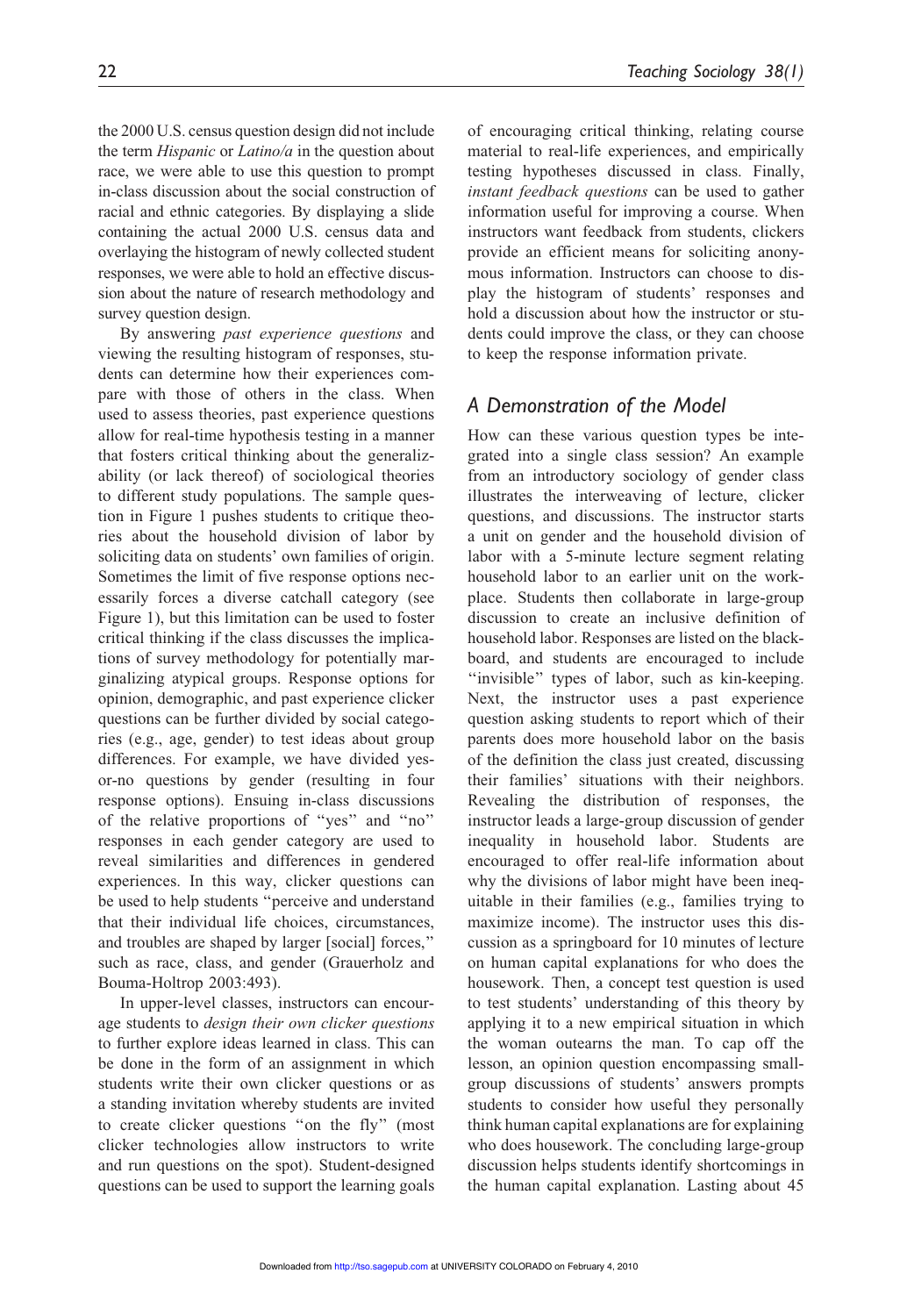minutes, this example addresses all but the last of the goals from Figure 1.

#### ASSESSMENT

Four sources of data, gathered from three undergraduate sociology classes at a large public university in 2007 and 2008, offer initial evidence for the effectiveness of this pedagogical model. Methods included (1) participant observation of student and instructor behaviors pertaining to clicker use; (2) survey questions soliciting anonymous data on student attitudes about the course, the use of clickers, and the specific types of questions used in our pedagogical model ( $n = 350$ , a 75 percent response rate); (3) anonymous onepage free-writes asking students to assess clicker use and specific types of clicker questions  $(n =$ 456); and (4) in-depth, semistructured qualitative interviews  $(n = 10)$  with randomly selected students exploring a variety of topics related to clickers. This multimethod approach to data collection generated a wealth of information on the effects of clickers with this pedagogical model, only some of which is presented here because of space constraints.

More than three quarters of the students had used clickers in a previous course. Students' perceptions of the overall pedagogical model being used with clickers were frequently positive. A survey in four sections of an introductory sociology of gender course  $(n = 294)$  asked, "How do you feel about answering questions using clickers in this class?'' Within each section, about half of the respondents liked or loved using clickers, and another third were neutral. Sixteen to 25 percent disliked using clickers somewhat or a lot. Given that these students were required to use clickers to answer reading quiz questions in every class, these findings are surprisingly positive. In another course on the sociology of friendship that did not use graded quiz questions, we found students to be even more positive about clickers.

The pedagogical model proposed here views clicker questions as ''jumping-off points'' for critical thinking, discussion, and collaborative analysis. For sociology students, a key benefit of using clickers is the public display of student responses. When histograms of responses are displayed, their implications can be discussed, and students can get real-time feedback on their understanding of course concepts. Opinion and past experience questions are particularly effective at prompting whole-class discussions, because students see instant results from their own demographic confirming or refuting the ideas they are studying. One interviewee described this powerful effect:

[Histograms] show where everybody's at and give us real specifics. Like, we read statistics in books all the time . . . [but] where are they getting their information from? Who are their subjects? We are sitting in this classroom right now, discussing this question, and [the graph of responses] is giving us real data.

Although the responses generated by a socioeconomically privileged group of young people may not reflect the U.S. population, students are still prompted to think critically about the extent to which sociological theories and concepts fit the experiences of ''people like me.''

Our pedagogical model strives to foster attendance and participation by awarding students points for answering clicker questions. As a result, the number of students attending these ''clicker classes" was high. The clicker survey  $(n = 294)$ asked, ''How has the use of clickers affected your attendance in this class?'' Across four sections of the gender course, 50 percent to 55 percent of respondents felt that clicker use had a strong or somewhat strong positive effect on attendance. Data from a third course on drugs in society asked this same question. Across three sections, 53 percent of these students  $(n = 90)$ said that clickers had a strong or somewhat strong positive effect on their desire to attend class regularly. However, instructors implementing clickers should be aware that student ''backlash'' against attendance tracking was rare but consistent in our findings (1 percent to 7 percent of the sample said that clickers had a negative effect on their attendance, depending on course section).

Socially, clicker use alters the learning environment because it brings more students to class and encourages them to take the course more seriously. Observation confirms that clicker use affects the learning community by generating greater participation during class. Clicker use increases participation in two ways: (1) It allows shyer students who might never contribute verbally to actively participate as they answer clicker questions and see their opinions reflected in the resulting histograms of clicker responses, and (2) these histograms reveal diversity in students'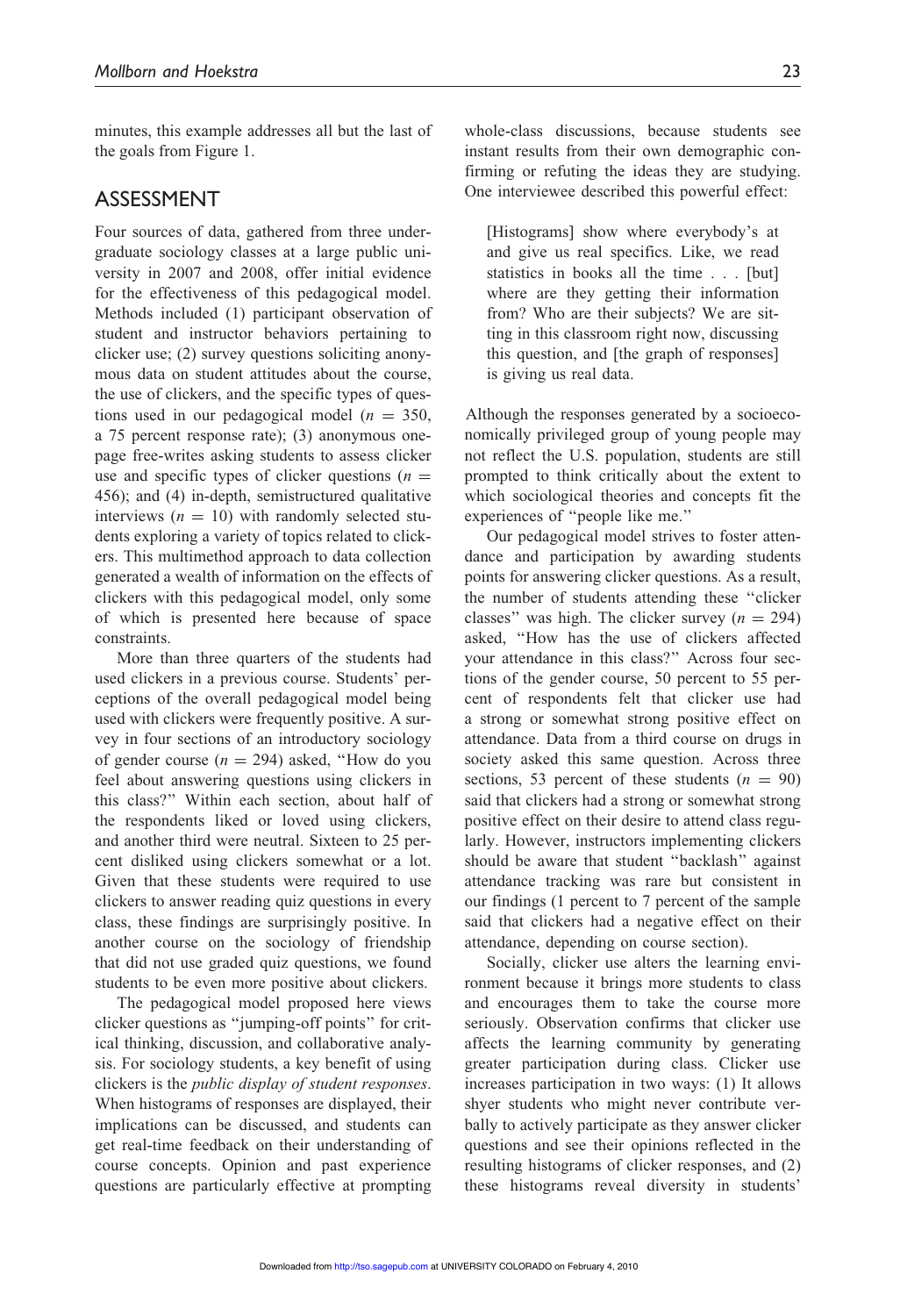posed to be structured.''

views and experiences, prompting students to speak up to explain their responses. One student wrote, ''The use of clickers gave me a chance to express my opinion. I am shy and don't like to speak in front of large groups, so using clickers gave me the opportunity to feel like I contributed.'' In interviews, students claimed time and again that clickers fundamentally change largegroup interaction to foster a more active learning environment: More bodies are present, more voices are being heard, and students are interacting with one another about what they are learning during class.

Overall, many students felt that using clickers under this pedagogical model increases engagement in the class and fosters feelings of solidarity in the learning community. As a student wrote, ''Using clickers made the class feel more personal, as you could actually see people's opinions, anonymously and immediately. I really enjoyed the 'safe' feeling to the environment.'' Another student related this community feeling back to the learning process: ''That's what college is supposed to be about, a meeting of minds, not just one mind.'' Because large classes can feel isolating when students are not given opportunities to interact, clickers and other pedagogical tools that can turn large classes into ''meetings of minds'' are particularly useful for fostering critical thinking within our discipline. Many students identified the positive effect clicker use has on their ability to think critically and apply sociological ideas to their own experiences. Across two sections of the introductory gender course ( $n = 155$ ), 60 percent to 80 percent replied that opinion and past experience questions were very or somewhat useful ''for helping you to think and learn.'' An interview quotation illustrates the power of clicker questions for helping students use their sociological imaginations to critique personal experiences:

I use it for the purpose of looking at my own life and being like, ''Hey, this is gendered.'' 'Cause even though people say this is no-brain stuff [and] they see it every day . . . they don't really think about these things in terms of their own lives. They might think about it for other people . . . but they don't think of themselves as being gendered or playing a role at all. I like [using clickers] because it makes me look at my family and be like, ''Hey, we're very gendered, we're

Overall, we believe the prompting of both smalland large-group discussions about course concepts is the most important strength of the proposed pedagogical model for clicker use in sociology. In our discipline, the crucial stage for critical thinking and discussion occurs after the histogram of student responses is posted, because viewing histograms of response data facilitates critical thinking and discussion of sociological concepts. In our observations, the posting of clicker question response data creates a useful ''space'' for critical thinking that is highly beneficial to the learning process. Students want to examine (and, for some, explain) the responses they have chosen, and discussing the class's responses reveals similarities, diversity, norms, social change, and so on. Facilitating effective clicker-prompted discussion requires the instructor to be vigilant, both in encouraging students to participate verbally and in seeking to elicit a diversity of views, but we feel that the resulting discussions are more productive than relying on a simple lecture method. In a free-write, one student in the drugs course summarized the effectiveness of clicker-prompted discussions for learning:

I think asking people to offer explanations for their clicker choices is important and should be done even more. Although people weren't always eager to speak up, when discussions started on controversial issues, it led to some of the most enlightening moments of the course.

# STRATEGIES FOR INCREASING THE EFFECTIVENESS OF CLICKERS

In this final section, we highlight specific behaviors and strategies sociology instructors can use to make clickers more effective. For a more complete list of suggestions, download Hoekstra and Mollborn (2009).

First, the critical thinking encouraged by clicker use is only as good as the clicker questions instructors write and the teaching plans they embed them in. Faculty members must set aside adequate time to write questions and decide how they will be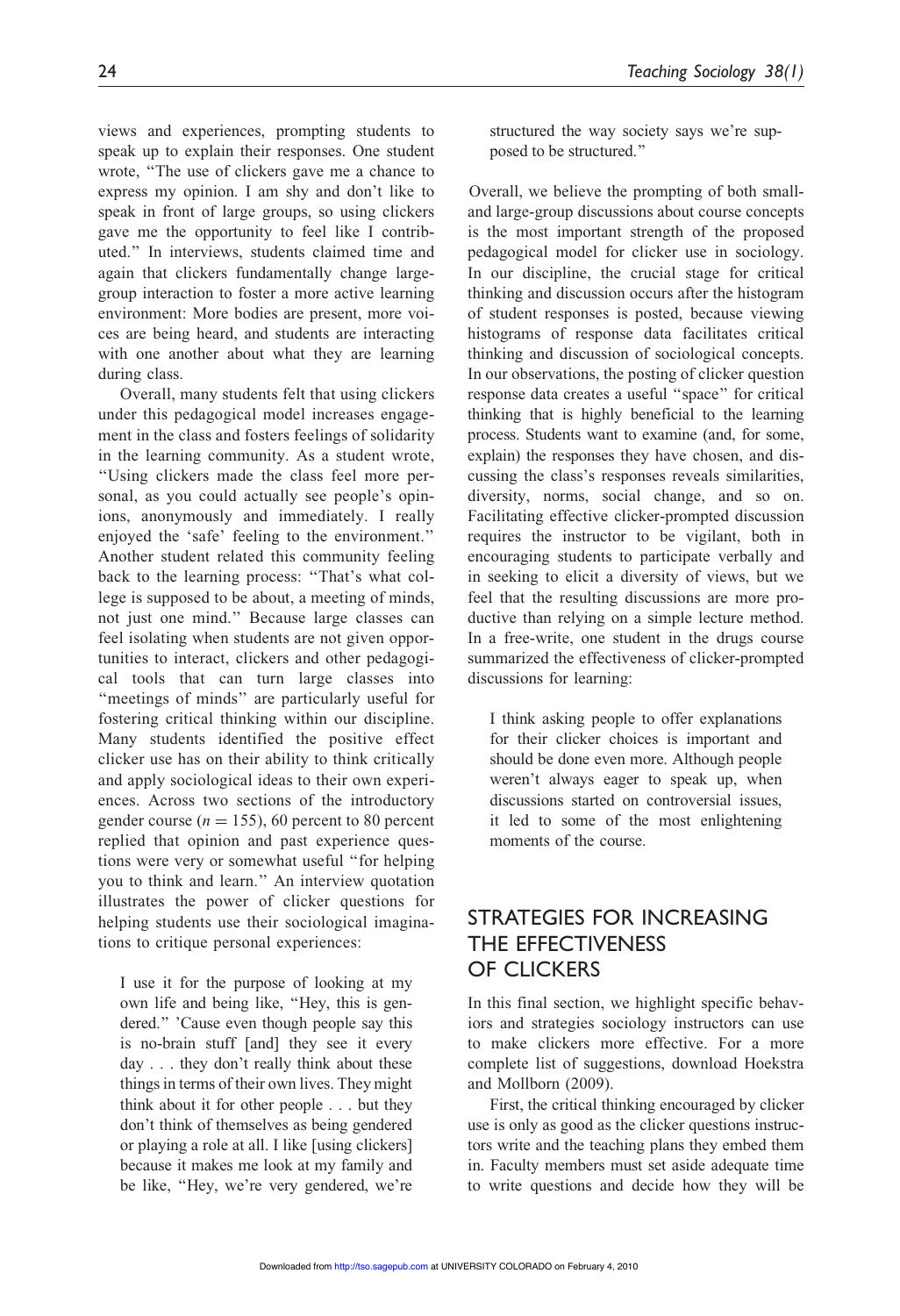used to achieve teaching goals. Writing clicker questions can be time-consuming, because it is sometimes difficult to determine how to construct response options. However, questions and response options need not be flawless: Imperfect question wording can be used to spur critical thinking about survey question design. Because teaching with clickers usually involves reducing nuanced answers to five categories, students' critical thinking about clicker question design echoes larger debates among sociologists about the usefulness of survey methodology. Here, instructors can create useful ''teaching moments" by encouraging students to discuss the advantages and disadvantages of using quantitative methods that feature closed-ended responses.

Second, our pedagogical model promotes the regular use of instructor metanarratives to appropriately frame the use of clickers for students, explaining why clickers are being used. This is particularly important for social science instructors who are using clickers for the first time, as many students have been socialized to use clickers under the ''problem-based'' clicker pedagogy used in the natural sciences. In our experience, students benefit most from clicker use when instructors explain how clicker-prompted class discussions may help them learn concepts more effectively. Citing research on the benefits of clicker use may be helpful. Instructors should strive to help students recognize the value of active learning and the specific learning goals that clicker questions are designed to achieve.

Third, the second author's supplemental observations of a variety of courses featuring clicker use under different pedagogical strategies suggest that students respond most positively to clickers when their role in evaluating students is clearly delineated ahead of time. See Hoekstra and Mollborn (2009) for helpful suggestions for evaluation using clickers.

Fourth, the syllabus should state that having another student ''click in'' responses when a student is absent is considered cheating. Data collected for the second author's dissertation suggest that this behavior occurs in clicker courses across disciplines. Because clickers are a relatively new technology, many students do not yet consider ''clicking in for someone else'' a form of academic dishonesty, so instructors need to make this expectation explicit.

Fifth, instructors will need to think through whether to include questions with right and wrong answers in their models for clicker use. When

students are awarded additional points for correct responses, this affects classroom interaction dynamics because the amount of stress that students attach to clicker use rises.

Finally, instructors must consider issues of confidentiality and ethics, especially with regard to past experience questions. Students said that clicker questions asking about anonymous but highly personal information (e.g., past sexual experiences or drug use) were often the most interesting, memorable, and useful questions for learning in sociology. However, because such questions can evoke strong emotions for some students, instructors need to take care to always include a response option that offers participation credit for those who prefer not to respond. For example, when introducing a unit on gender and violence, the first author used an anonymous clicker question asking how many students personally knew a woman who had been physically abused by an intimate partner. When the majority of the class answered ''yes,'' the histogram of responses made a strong impression about the ubiquity of intimate partner violence in our society. In cases such as these, instructors should work to ensure that students' responses to sensitive questions remain private. This can be done either by using an anonymous polling option (available on some clicker systems) or by asking students to trade clickers with a neighbor.

#### **CONCLUSION**

Audience response systems, or clickers, are powerfully changing the learning process in many natural science courses. Many instructors in the social sciences are beginning to take note of these benefits and considering using clickers in sociology, but they should carefully contemplate how to implement this technology in a manner that will be most beneficial for learning in our discipline. To be effective in sociology, the pedagogy attached to clickers should incorporate students' own voices during the learning process by means of a wider variety of clicker question types than is typically used in the natural sciences. In this article, we identify a variety of clicker question types, which can be combined with small- and large-group discussions and instructor metanarratives to create a useful pedagogical model for clicker use in sociology. We also offer preliminary evidence that this model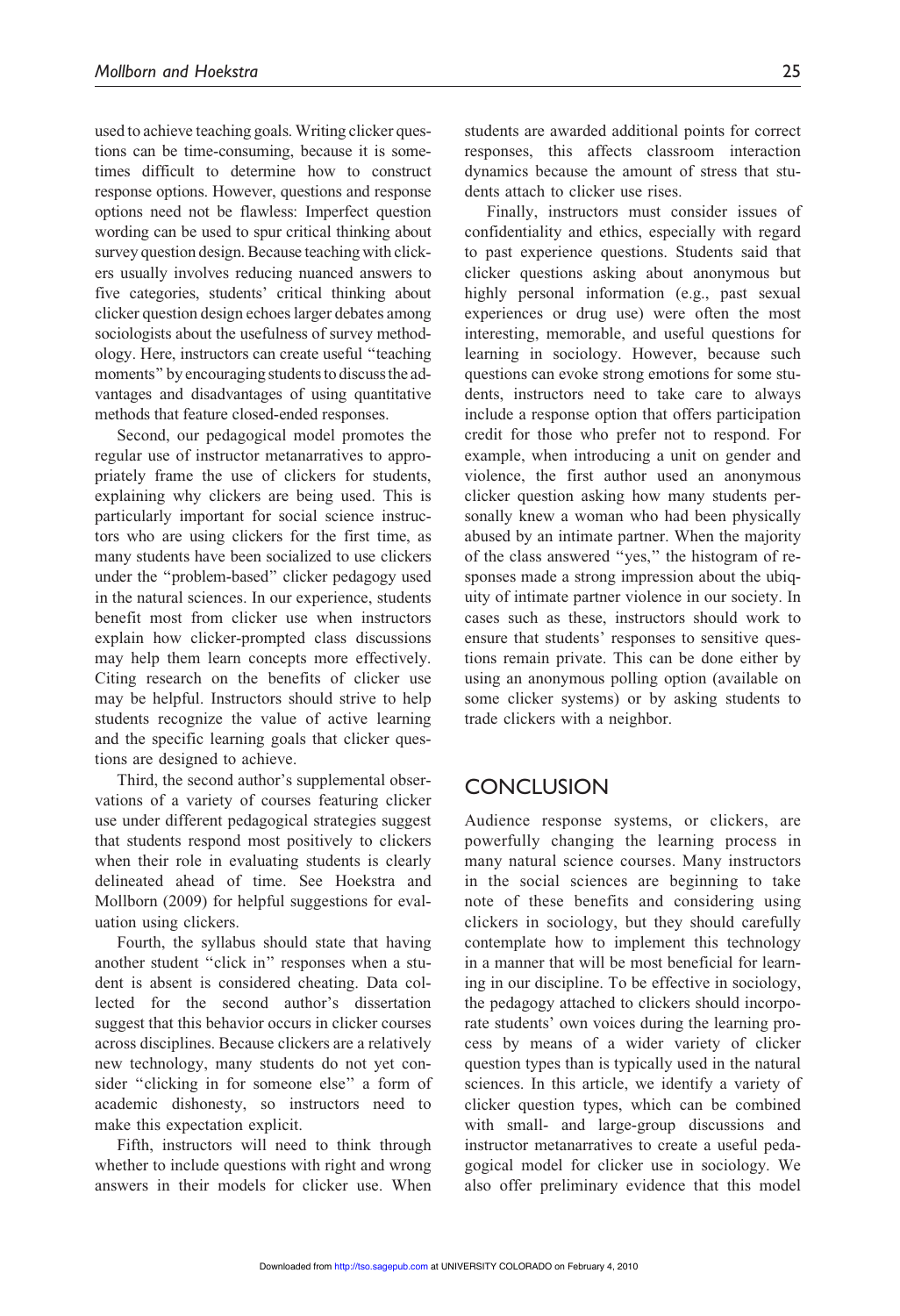fosters learning and critical thinking in large undergraduate sociology courses. Although we chose to focus on students' own assessments of the pedagogical model's effectiveness for their learning, objective measures of the effects of clickers on learning in sociology are still needed. Assessments of the potential effects of clicker use for other learning environments within sociology, such as smaller, more advanced classes, will help clarify the potential benefits of this pedagogical model.

In conclusion, clicker technologies are an especially good fit for the discipline because a class full of students represents a valid sociological data set that can be used to prompt discussion and critical thinking of sociological theories and concepts. If an instructor is already using a form of slideshow technology, clicker questions can be integrated into existing course formats with relative ease. Although some instructors may not consider all of the learning goals we identified to be important for their courses, whenever a pedagogical framework consisting of closed-ended clicker questions is appropriate, instructors can use this flexible tool to address any learning goal they choose. Effective use of clickers moves students away from feeling like "just one mind," isolated in a sea of strangers. Combined with effective pedagogy, clickers can be used to ''transform everyday [experiences and] consciousness into sociological self-consciousness'' (Dandaneau 2009:9) in a manner that is powerfully effective for the teaching and learning of sociology.

#### ACKNOWLEDGEMENTS

An earlier version of the research was presented at the 2008 meeting of the Society for the Study of Social Problems. We thank Devon Thacker for her comments.

#### **NOTES**

Reviewers for this article were, in alphabetical order, Michael Decesare and Matthew Oware.

#### **REFERENCES**

Anderson, Charles W. 1987. ''Strategic Teaching in Science." Pp. 73-91 in Strategic Teaching and Learning: Cognitive Instruction in the Content Areas. Alexandria, VA: Association for Supervision and Curriculum Development.

- Atkinson, Maxine P. and Andrea N. Hunt. 2008. ''Inquiry-Guided Learning in Sociology.'' Teaching Sociology 36(1):1-7.
- Bean, John C. 1996. Engaging Ideas: The Professor's Guide to Integrating Writing, Critical Thinking, and Active Learning in the Classroom. San Francisco, CA: Jossey-Bass.
- Boud, David. 1981. Developing Student Autonomy in Learning. London: Kogan Page.
- Bowles, Hannah Riley, Linda Babcock and Lei Lai. 2007. ''Social Incentives for Gender Differences in the Propensity to Initiate Negotiations: Sometimes It Does Hurt to Ask.'' Organizational Behavior And Human Decision Processes 103(1): 84-103.
- Bruff, Derek. 2009. Teaching with Classroom Response Systems: Creating Active Learning Environments. San Francisco, CA: Jossey-Bass.
- Cooper, James L. and Pamela Robinson. 2000. ''The Argument for Making Large Classes Seem Small.'' Pp. 5-16 in Strategies for Energizing Large Classes: From Small Groups to Learning Communities, edited by MacGregor, J. San Francisco, CA: Jossey-Bass.
- Dandaneau, Steven P. 2009. ''Sisyphus Had It Easy: Reflections of Two Decades of Teaching the Sociological Imagination.'' Teaching Sociology 37(1):8-19.
- Duncan, Douglas. 2005. Clickers in the Classroom: How to Enhance Science Teaching Using Classroom Response Systems. San Francisco, CA: Pearson Education.
- Gauci, Sally A., Arianne M. Dantas, David A. Williams and Robert E. Kemm 2009. ''Promoting Student-Centered Active Learning in Lectures with a Personal Response System.'' Advances in Physiology Education 33(1):60-71.
- Grauerholz, Liz and Sharon Bouma-Holtrop. 2003. ''Exploring Critical Sociological Thinking.'' Teaching Sociology 31(4):485-96.
- Hoekstra, Angel. 2008. ''Vibrant Student Voices: Exploring Effects of the Use of Clickers in Large College Courses.'' Learning, Media and Technology 33(4): 329-41.
- Hoekstra, Angel and Stefanie Mollborn. 2009. ''A Practical Guide to Implementing Clickers in the Sociology Classroom.'' Available at http://www .colorado.edu/ibs/hb/mollborn/papers/Practical%20 Guide%20to%20Implementing%20Clickers.doc.
- Mazur, Eric. 1997. Peer Instruction: A User's Manual. Upper Saddle River, NJ: Prentice Hall.
- McKeachie, Wilbert James and Barbara K. Hofer. 2002. McKeachie's Teaching Tips: Strategies, Research, and Theory for College and University Teachers. Boston: Houghton Mifflin.
- Mills, C. Wright. 2000. The Sociological Imagination. Oxford, UK: Oxford University Press.
- Smith, M. K., W. B. Wood, W. K. Adams, C. Wieman, J. K. Knight, N. Guild, and T. T. Su. 2009. ''Why Peer